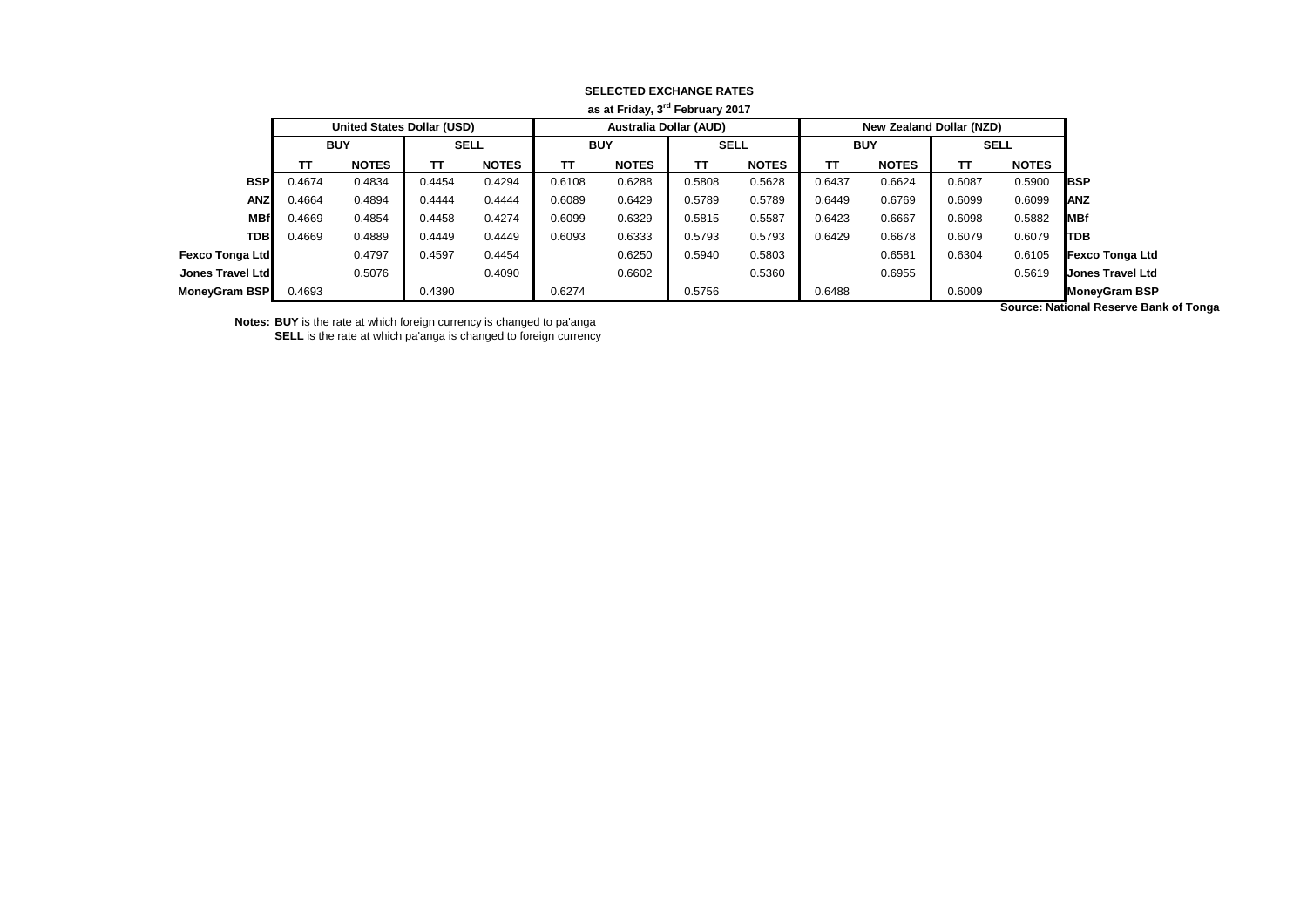| as at Friday, 10 <sup>th</sup> February 2017 |                                   |              |        |              |                                |              |             |              |            |                                 |             |              |                               |
|----------------------------------------------|-----------------------------------|--------------|--------|--------------|--------------------------------|--------------|-------------|--------------|------------|---------------------------------|-------------|--------------|-------------------------------|
|                                              | <b>United States Dollar (USD)</b> |              |        |              | <b>Australian Dollar (AUD)</b> |              |             |              |            | <b>New Zealand Dollar (NZD)</b> |             |              |                               |
|                                              | <b>BUY</b>                        |              | SELL   |              | <b>BUY</b>                     |              | <b>SELL</b> |              | <b>BUY</b> |                                 | <b>SELL</b> |              |                               |
|                                              | TΤ                                | <b>NOTES</b> | TΤ     | <b>NOTES</b> | TΤ                             | <b>NOTES</b> | TΤ          | <b>NOTES</b> | TΤ         | <b>NOTES</b>                    | TΤ          | <b>NOTES</b> |                               |
| <b>BSP</b>                                   | 0.4658                            | 0.4818       | 0.4438 | 0.4278       | 0.6109                         | 0.6289       | 0.5809      | 0.5629       | 0.6500     | 0.6687                          | 0.6150      | 0.5963       | <b>IBSP</b>                   |
| <b>ANZ</b>                                   | 0.4648                            | 0.4878       | 0.4428 | 0.4428       | 0.6144                         | 0.6484       | 0.5844      | 0.5844       | 0.6511     | 0.6831                          | 0.6161      | 0.6161       | <b>ANZ</b>                    |
| <b>MBf</b>                                   | 0.4653                            | 0.4831       | 0.4442 | 0.4255       | 0.6100                         | 0.6329       | 0.5816      | 0.5587       | 0.6486     | 0.6711                          | 0.6161      | 0.5917       | MBf                           |
| <b>TDB</b>                                   | 0.4653                            | 0.4873       | 0.4433 | 0.4433       | 0.6097                         | 0.6337       | 0.5797      | 0.5797       | 0.6497     | 0.6746                          | 0.6147      | 0.6147       | <b>TDB</b>                    |
| <b>Fexco Tonga Ltd</b>                       |                                   | 0.4800       | 0.4607 | 0.4439       |                                | 0.6278       | 0.5983      | 0.5804       |            | 0.6676                          | 0.6415      | 0.6167       | <b>Fexco Tonga Ltd</b>        |
| <b>T&amp;T Money Transfer</b>                |                                   | 0.4848       |        | 0.4478       | 0.5820                         | 0.6319       | 0.5839      | 0.5839       | 0.6200     | 0.6717                          | 0.6180      | 0.6180       | <b>T&amp;T Money Transfer</b> |
| Jones Travel Ltd                             |                                   | 0.5059       |        | 0.4074       |                                | 0.6603       |             | 0.5361       |            | 0.7021                          |             | 0.5679       | <b>Jones Travel Ltd</b>       |
| <b>MoneyGram BSP</b>                         | 0.4693                            |              | 0.4390 |              | 0.6309                         |              | 0.5768      |              | 0.6571     |                                 | 0.6085      |              | MoneyGram BSP                 |
| <b>KlickEx</b>                               |                                   |              | 0.4529 |              |                                |              | 0.5935      |              |            |                                 | 0.6299      |              | <b>KlickEx</b>                |

**Notes: BUY** is the rate at which foreign currency is changed to pa'anga

**SELL** is the rate at which pa'anga is changed to foreign currency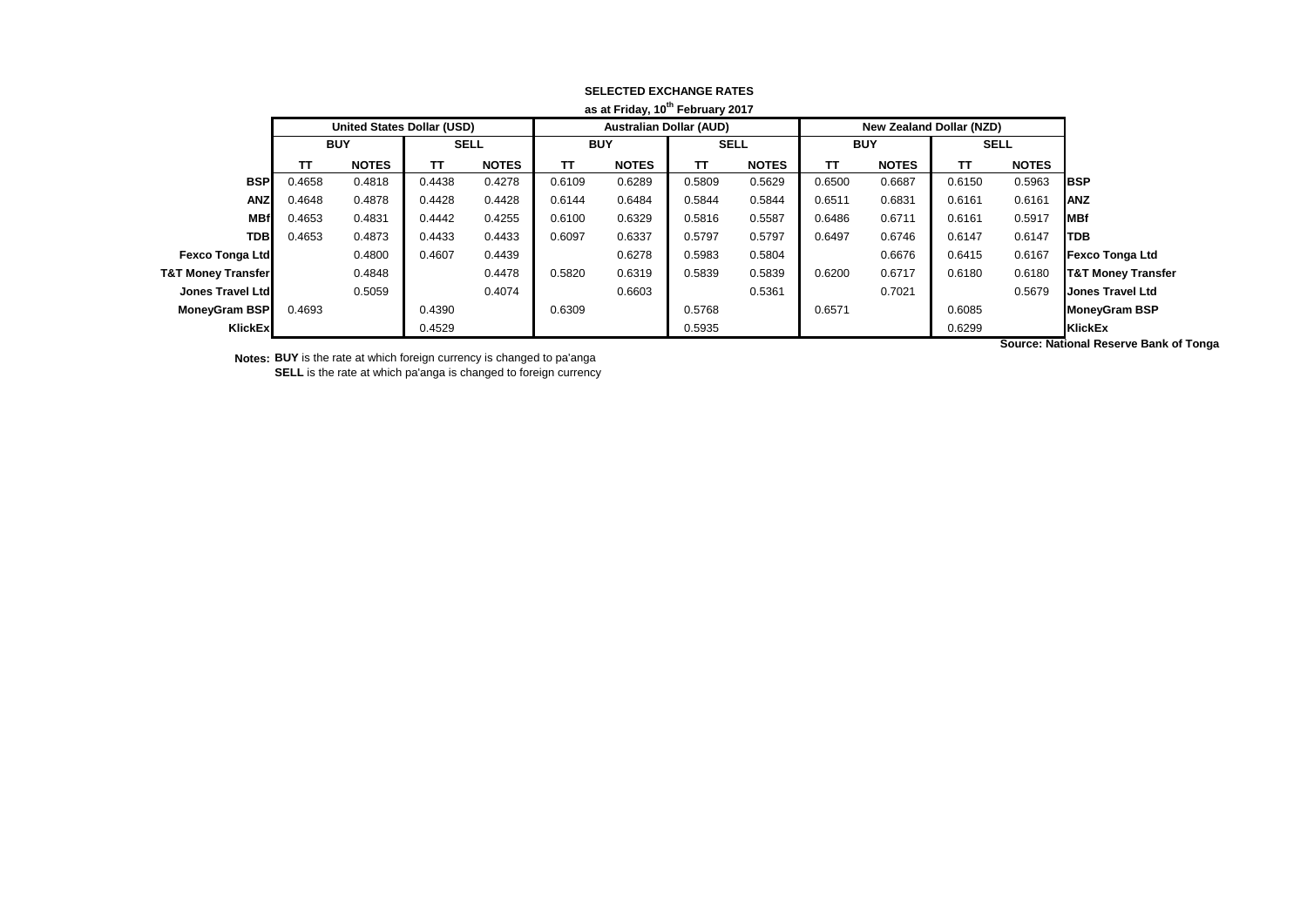|                               | as at Friday, 17th February 2017  |              |             |              |            |                                |             |              |            |                          |             |              |                               |
|-------------------------------|-----------------------------------|--------------|-------------|--------------|------------|--------------------------------|-------------|--------------|------------|--------------------------|-------------|--------------|-------------------------------|
|                               | <b>United States Dollar (USD)</b> |              |             |              |            | <b>Australian Dollar (AUD)</b> |             |              |            | New Zealand Dollar (NZD) |             |              |                               |
|                               | <b>BUY</b>                        |              | <b>SELL</b> |              | <b>BUY</b> |                                | <b>SELL</b> |              | <b>BUY</b> |                          | <b>SELL</b> |              |                               |
|                               | TΤ                                | <b>NOTES</b> | TΤ          | <b>NOTES</b> | TΤ         | <b>NOTES</b>                   | π           | <b>NOTES</b> | тτ         | <b>NOTES</b>             | TΤ          | <b>NOTES</b> |                               |
| <b>BSP</b>                    | 0.4672                            | 0.4832       | 0.4452      | 0.4292       | 0.6079     | 0.6259                         | 0.5779      | 0.5599       | 0.6481     | 0.6668                   | 0.6131      | 0.5944       | <b>I</b> BSP                  |
| <b>ANZ</b>                    | 0.4662                            | 0.4892       | 0.4442      | 0.4442       | 0.6052     | 0.6392                         | 0.5752      | 0.5752       | 0.6490     | 0.6810                   | 0.6140      | 0.6140       | <b>ANZ</b>                    |
| <b>MBf</b>                    | 0.4667                            | 0.4854       | 0.4456      | 0.4274       | 0.6070     | 0.6289                         | 0.5786      | 0.5587       | 0.6467     | 0.6711                   | 0.6142      | 0.5917       | <b>MBf</b>                    |
| <b>TDB</b>                    | 0.4667                            | 0.4887       | 0.4447      | 0.4447       | 0.6065     | 0.6305                         | 0.5765      | 0.5765       | 0.6474     | 0.6723                   | 0.6124      | 0.6124       | <b>TDB</b>                    |
| <b>Fexco Tonga Ltd</b>        |                                   | 0.4815       | 0.4597      | 0.4453       |            | 0.6246                         | 0.5916      | 0.5775       |            | 0.6656                   | 0.6359      | 0.6148       | <b>Fexco Tonga Ltd</b>        |
| <b>T&amp;T Money Transfer</b> |                                   | 0.4862       |             | 0.4482       | 0.6060     | 0.6289                         | 0.5809      | 0.5809       | 0.6451     | 0.6698                   | 0.6161      | 0.6161       | <b>T&amp;T Money Transfer</b> |
| Jones Travel Ltd              |                                   | 0.5074       |             | 0.4088       |            | 0.6572                         |             | 0.5332       |            | 0.7001                   |             | 0.5661       | <b>Jones Travel Ltd</b>       |
| MoneyGram BSP                 | 0.4693                            |              | 0.4390      |              | 0.6060     |                                | 0.5737      |              | 0.6563     |                          | 0.6078      | .            | <b>MoneyGram BSP</b>          |

**Notes: BUY** is the rate at which foreign currency is changed to pa'anga

**SELL** is the rate at which pa'anga is changed to foreign currency